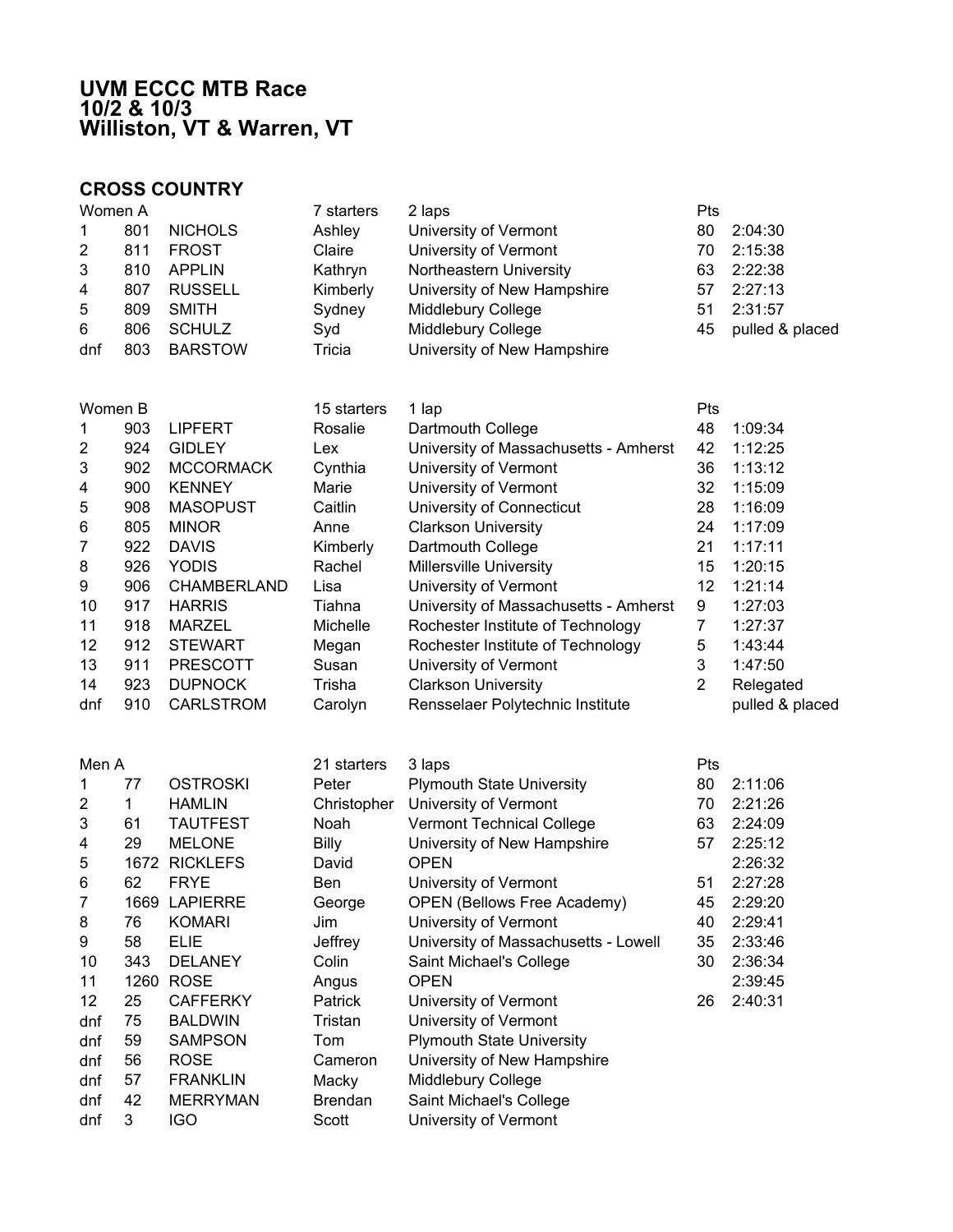| dnf |      | 1671 BERLINGER | Tvler | OPEN (MMU)                  |
|-----|------|----------------|-------|-----------------------------|
| dnf | - 37 | SMITH          | Carl  | University of Vermont       |
| dnf | 27   | CARGILL        | Ben   | University of New Hampshire |

| Men B          |      |                    | 31 starters | 2 laps                                | Pts            |         |
|----------------|------|--------------------|-------------|---------------------------------------|----------------|---------|
| 1              | 373  | <b>KJELLSTRAND</b> | Carl        | Middlebury College                    | 48             | 1:44:24 |
| $\overline{2}$ | 332  | <b>HASKINS</b>     | Tanner      | University of Vermont                 | 42             | 1:46:14 |
| 3              | 357  | <b>GROB</b>        | Lukas       | University of Connecticut             | 36             | 1:46:32 |
| 4              | 321  | <b>WORTHAM</b>     | Cimarron    | Massachusetts Institute of Technology | 32             | 1:47:58 |
| 5              | 320  | <b>SMITH</b>       | Taylor      | University of New Hampshire           | 28             | 1:50:15 |
| 6              | 313  | <b>BERGMAN</b>     | Jonathan    | University of Vermont                 | 24             | 1:51:08 |
| $\overline{7}$ | 1667 | <b>OWENS</b>       | Matthew     | <b>OPEN</b>                           |                | 1:53:10 |
| 8              | 362  | <b>NEVINS</b>      | Travis      | <b>Plymouth State University</b>      | 21             | 1:53:45 |
| 9              | 361  | <b>NEVINS</b>      | Austin      | <b>Plymouth State University</b>      | 15             | 1:53:46 |
| 10             | 375  | <b>ZANCHI</b>      | Matthew     | University of Massachusetts - Amherst | 12             | 1:55:10 |
| 11             | 327  | <b>DISANTO</b>     | Greg        | University of New Hampshire           | 9              | 1:55:22 |
| 12             | 352  | <b>POLI</b>        | Anthony     | Rochester Institute of Technology     | $\overline{7}$ | 1:55:45 |
| 13             | 369  | <b>KAUFFMAN</b>    | Rodney      | <b>Millersville University</b>        | 5              | 1:56:40 |
| 14             | 353  | <b>LYNCH</b>       | Charlie     | Northeastern University               | 3              | 1:56:58 |
| 15             | 337  | <b>MONDIEK</b>     | Chris       | Rochester Institute of Technology     | $\overline{2}$ | 1:59:56 |
| 16             | 311  | <b>BRADFORD</b>    | Kyle        | University of Vermont                 | 1              | 2:00:26 |
| 17             | 356  | <b>MACLEOD</b>     | Marc        | University of Massachusetts - Amherst |                | 2:00:48 |
| 18             | 342  | <b>RAGO</b>        | Chris       | University of Connecticut             |                | 2:02:26 |
| 19             | 328  | <b>DUNN</b>        | Patrick     | Rensselaer Polytechnic Institute      |                | 2:03:00 |
| 20             | 306  | <b>PIEPMEIER</b>   | Logan       | University of Vermont                 |                | 2:04:21 |
| 21             | 367  | <b>NOWAK</b>       | Gregory     | <b>Clarkson University</b>            |                | 2:05:46 |
| 22             | 377  | <b>BUSKEY</b>      | Alex        | Saint Michael's College               |                | 2:06:44 |
| 23             | 324  | <b>KANE</b>        | Matthew     | <b>Clarkson University</b>            |                | 2:07:03 |
| 24             | 376  | <b>SHANAHAN</b>    | Jordan      | <b>Plymouth State University</b>      |                | 2:08:18 |
| dnf            | 301  | <b>HAGERTY</b>     | Peter       | Rochester Institute of Technology     |                |         |
| dnf            | 1670 | <b>BERLINGER</b>   | Ryan        | OPEN (CHMS)                           |                |         |
| dnf            | 355  | <b>LONGERI</b>     | Michael     | University of New Hampshire           |                |         |
| dnf            | 504  | PARASCANDOLA       | James       | Rochester Institute of Technology     |                |         |
| dnf            | 318  | <b>IPP</b>         | Dan         | Rochester Institute of Technology     |                |         |
| dnf            | 504  | PARASCANDOLA       | James       | Rochester Institute of Technology     |                |         |
| dnf            | 374  | <b>FISK</b>        | James       | University of Massachusetts - Amherst |                |         |

| Men C             |     |                   | 39 starters | 1 lap                                 | Pts            |         |
|-------------------|-----|-------------------|-------------|---------------------------------------|----------------|---------|
| 1                 | 657 | <b>WESTFALL</b>   | Corey       | University of Vermont                 | 32             | 0:55:17 |
| $\overline{2}$    | 640 | <b>LYONS</b>      | Michael     | Rensselaer Polytechnic Institute      | 24             | 0:56:45 |
| 3                 | 573 | <b>KAAKE</b>      | Rvan        | <b>Plymouth State University</b>      | 18             | 0:56:59 |
| 4                 | 512 | <b>HOLMES</b>     | Michael     | Dartmouth College                     | 15             | 0:57:11 |
| 5                 | 583 | <b>BURKE</b>      | Kodiak      | Dartmouth College                     | 12             | 1:00:03 |
| 6                 | 552 | <b>PINTER</b>     | Jonathan    | University of Connecticut             | 9              | 1:00:09 |
| 7                 | 569 | <b>ROMANISHIN</b> | John        | Massachusetts Institute of Technology | 7              | 1:01:12 |
| 8                 | 646 | <b>BOBROW</b>     | Jacob       | University of Vermont                 | 5              | 1:01:30 |
| 9                 | 545 | <b>CALHOUN</b>    | Peter       | University of New Hampshire           | 4              | 1:01:38 |
| 10                | 567 | <b>ROBICHAUD</b>  | Lucas       | University of New Hampshire           | 3              | 1:01:49 |
| 11                | 653 | <b>WAGNER</b>     | Devin       | Rensselaer Polytechnic Institute      | $\overline{2}$ | 1:01:54 |
| $12 \overline{ }$ | 576 | <b>ZANCHI</b>     | <b>Nick</b> | University of Massachusetts - Amherst | 1              | 1:02:06 |
| 13                | 500 | <b>MANZELLA</b>   | Timothy     | <b>Drexel University</b>              |                | 1:02:47 |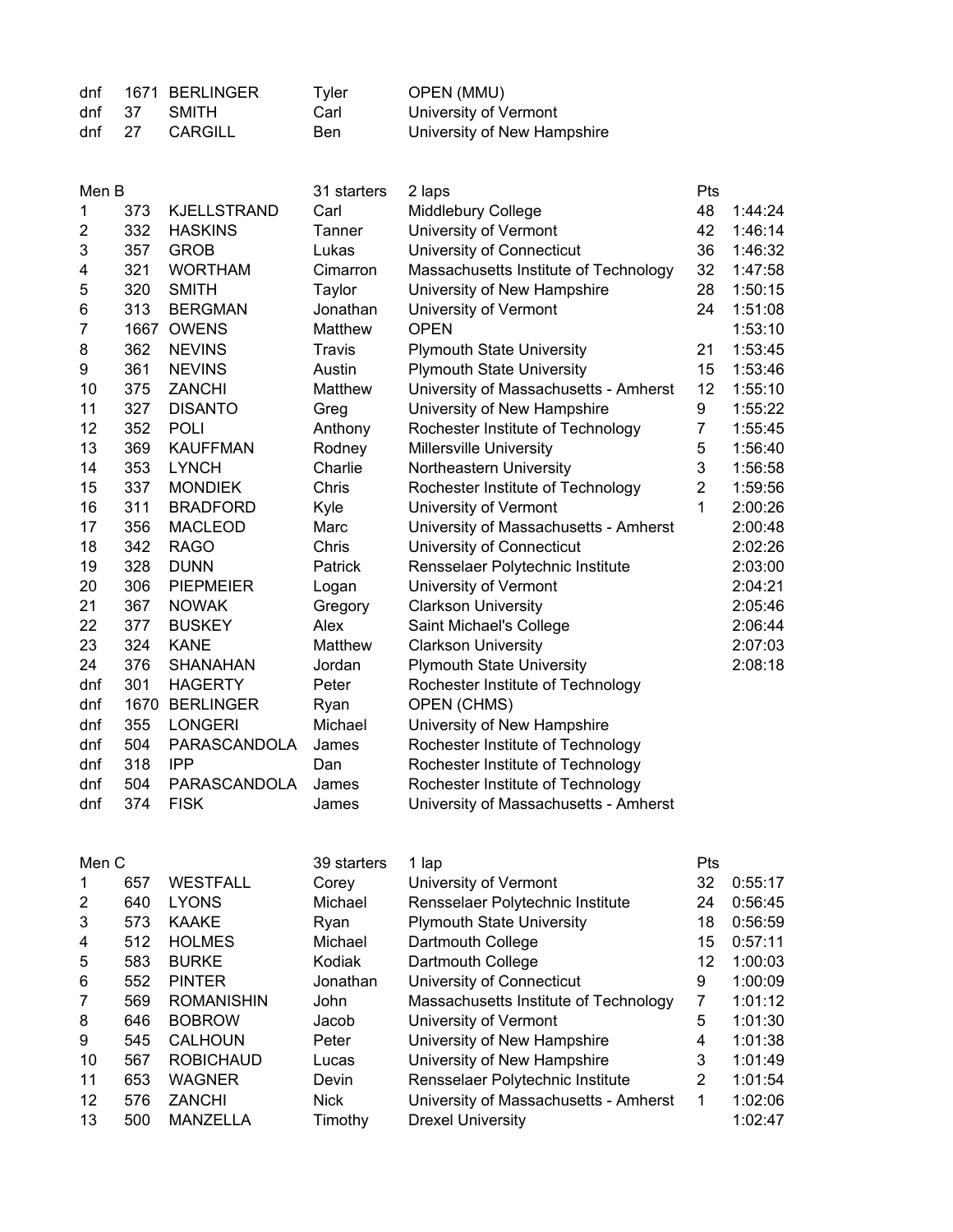| 14 | 531  | <b>DIXON</b>        | <b>Blaster</b> | Northeastern University           | 1:03:01 |
|----|------|---------------------|----------------|-----------------------------------|---------|
| 15 | 590  | <b>JAMES</b>        | Will           | Middlebury College                | 1:03:07 |
| 16 | 625  | <b>SOBEL</b>        | Elijah         | University of Vermont             | 1:03:15 |
| 17 | 591  | <b>MORITZ</b>       | Jake           | Middlebury College                | 1:05:07 |
| 18 | 628  | <b>ROGERS</b>       | Ralph          | University of Vermont             | 1:05:14 |
| 19 | 514  | <b>CLEMENCE</b>     | Benjamin       | Rensselaer Polytechnic Institute  | 1:05:31 |
| 20 | 652  | <b>BULGER</b>       | <b>Blaine</b>  | University of Vermont             | 1:05:39 |
| 21 | 627  | <b>FOERSTER</b>     | Philipp        | University of Vermont             | 1:05:39 |
| 22 | 609  | <b>BRODINE</b>      | <b>Brian</b>   | Rochester Institute of Technology | 1:05:42 |
| 23 | 654  | <b>WARSHAW</b>      | Jacob          | University of Vermont             | 1:05:54 |
| 24 | 1665 | <b>OWENS</b>        | Michael        | <b>OPEN</b>                       | 1:05:55 |
| 25 | 566  | <b>GREENLAW</b>     | Dana           | University of Vermont             | 1:05:56 |
| 26 | 644  | <b>KERBY-MILLER</b> | Jack           | Middlebury College                | 1:07:56 |
| 27 | 568  | <b>SAMSON</b>       | <b>Bryan</b>   | Northeastern University           | 1:09:02 |
| 28 | 623  | <b>DOLEUC</b>       | Zach           | Middlebury College                | 1:10:15 |
| 29 | 651  | <b>MAGUIRE</b>      | Owen           | Northeastern University           | 1:11:09 |
| 30 | 565  | <b>ORBANAC</b>      | Tim            | Rochester Institute of Technology | 1:11:36 |
| 31 | 538  | <b>CAWLEY</b>       | Eric           | Rochester Institute of Technology | 1:13:46 |
| 32 | 629  | <b>PANECKI</b>      | Lee            | Northeastern University           | 1:13:47 |
| 33 | 624  | <b>HAUSERMANN</b>   | Newton         | <b>Clarkson University</b>        | 1:14:21 |
| 34 | 592  | <b>COOPER</b>       | Aaron          | Northeastern University           | 1:17:56 |
| 35 | 648  | <b>SHIVERICK</b>    | Reginald       | Rochester Institute of Technology | 1:18:10 |
| 36 | 650  | <b>SMITH</b>        | Evan           | Rochester Institute of Technology | 1:18:50 |
| 37 | 649  | <b>GRAJEWSKI</b>    | Miroslav       | University of Connecticut         | 1:36:16 |
| 38 | 655  | <b>HANCOCK</b>      | lan            | <b>Plymouth State University</b>  | 1:36:35 |
|    |      |                     |                |                                   |         |

**DUAL SLALOM**

|   | Women A |               | 3 starters |                            | Pts |
|---|---------|---------------|------------|----------------------------|-----|
|   | 805     | MINOR         | Anne       | <b>Clarkson University</b> | 80  |
|   |         | 1673 KELCHLIN | Andrea     | <b>OPEN</b>                |     |
| 3 |         | 801 NICHOLS   | Ashlev     | University of Vermont      | 70. |

| Women B               |      |                  | 4 starters |                           | <b>Pts</b> |
|-----------------------|------|------------------|------------|---------------------------|------------|
|                       | 902  | <b>MCCORMACK</b> | Cynthia    | University of Vermont     | 48         |
| 2                     | 906. | CHAMBERLAND      | Lisa       | University of Vermont     | -42        |
| 3                     | 908  | MASOPUST         | Caitlin    | University of Connecticut | 36         |
| $\boldsymbol{\Delta}$ | 911  | PRESCOTT         | Susan      | University of Vermont     | 32         |

| Men A |    |                 | 29 starters |                                       | Pts |
|-------|----|-----------------|-------------|---------------------------------------|-----|
| 1     | 32 | <b>PATALANO</b> | Nik         | Northeastern University               | 80  |
| 2     | 43 | <b>SULLIVAN</b> | Connor      | University of Connecticut             | 70  |
| 3     | 16 | <b>DAVIDSON</b> | Tom         | University of Vermont                 | 63  |
| 4     | 13 | <b>WILKINS</b>  | Cody        | University of Vermont                 | 57  |
| 5     | 38 | <b>OLIVER</b>   | <b>John</b> | University of Vermont                 | 51  |
| 6     | 64 | <b>MCNULTY</b>  | Peter       | Northeastern University               | 45  |
| 7     | 41 | <b>LAPLANTE</b> | Shaun       | University of Massachusetts - Amherst | 40  |
| 8     | 69 | <b>SANTOS</b>   | Anthony     | University of Vermont                 | 35  |
| 9     | 28 | <b>HASKINS</b>  | Cullen      | <b>Clarkson University</b>            | 30  |
| 10    | 20 | <b>DEPREY</b>   | Daryl       | University of Vermont                 | 26  |
| 11    | 53 | <b>MICHAUD</b>  | Craig       | Wentworth Institute of Technology     | 22  |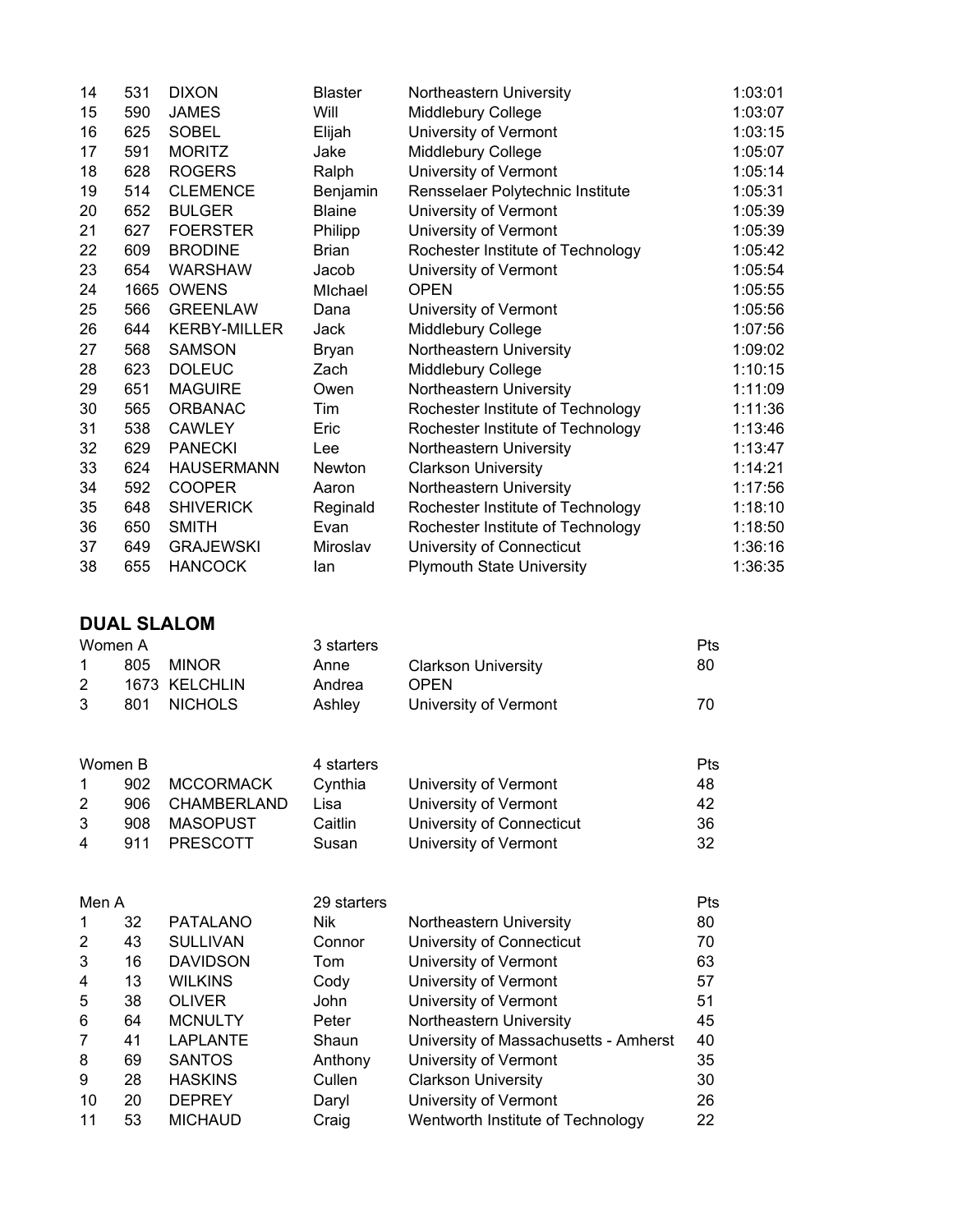| 12 | 36  | <b>HAUTANIEMI</b>  | Max            | Rochester Institute of Technology | 18 |
|----|-----|--------------------|----------------|-----------------------------------|----|
| 13 | 2   | <b>CONROY</b>      | Ryan           | Northeastern University           | 15 |
| 14 | 46  | <b>MCANDREW</b>    | Alex           | <b>Clarkson University</b>        | 12 |
| 15 | 40  | <b>GAMBARDELLA</b> | David          | University of Connecticut         | 9  |
| 16 | 74  | <b>KEHS</b>        | Joshua         | <b>Clarkson University</b>        | 7  |
| 17 | 67  | <b>CLARK</b>       | Caldwell       | University of Vermont             | 5  |
| 18 | 34  | <b>ESTRICH</b>     | Benjamin       | Northeastern University           | 3  |
| 19 | 78  | <b>GREEN</b>       | Matthew        | OPEN (GCC)                        | 2  |
| 20 | 10  | <b>ROSENFELD</b>   | Tim            | University of Vermont             | 1  |
| 21 | 346 | <b>LYLE</b>        | Colin          | <b>Clarkson University</b>        |    |
| 22 | 50  | <b>HWANG</b>       | John           | Wentworth Institute of Technology |    |
| 23 | 330 | <b>SCOTT</b>       | Alex           | Northeastern University           |    |
| 24 | 30  | <b>MEISSNER</b>    | Destrover      | Northeastern University           |    |
| 25 | 29  | <b>MELONE</b>      | Billy          | University of New Hampshire       |    |
| 26 | 35  | <b>NOONAN</b>      | <b>Patrick</b> | University of New Hampshire       |    |
| 27 | 44  | <b>MIELE</b>       | Anthony        | University of Connecticut         |    |
| 28 | 45  | <b>FRANCO</b>      | Sam            | University of Connecticut         |    |
| 29 | 1   | <b>HAMLIN</b>      | Christopher    | University of Vermont             |    |

| Men B          |     |                    | 22 starters    |                                   | Pts         |
|----------------|-----|--------------------|----------------|-----------------------------------|-------------|
| 1              | 61  | <b>TAUTFEST</b>    | Noah           | <b>Vermont Technical College</b>  | 48          |
| $\overline{2}$ | 66  | <b>GILMAN</b>      | Tyler          | University of Vermont             | 42          |
| 3              | 325 | <b>CARBERRY</b>    | <b>Brendan</b> | <b>Clarkson University</b>        | 36          |
| 4              | 323 | <b>ETERNO</b>      | Austin         | University of Vermont             | 32          |
| 5              | 39  | <b>VARGAS</b>      | Wyatt          | University of Vermont             | 28          |
| 6              | 310 | <b>TOWNSEND</b>    | Greg           | Rochester Institute of Technology | 24          |
| 7              | 378 | <b>DAVIS</b>       | James          | University of Vermont             | 21          |
| 8              | 339 | <b>VAN VRANKEN</b> | Cooper         | University of Vermont             | 15          |
| 9              | 561 | <b>FREY</b>        | Samuel         | University of Connecticut         | 12          |
| 10             | 334 | <b>GROBICKI</b>    | Michael        | University of Vermont             | 9           |
| 11             | 348 | <b>DONAHUE</b>     | Patrick        | Saint Michael's College           | 7           |
| 12             | 336 | <b>RAND</b>        | Cornelius      | University of Vermont             | 5           |
| 13             | 350 | <b>MECH</b>        | Sean           | <b>Clarkson University</b>        | 3           |
| 14             | 316 | <b>COAKLEY</b>     | Steven         | Northeastern University           | $\mathbf 2$ |
| 15             | 311 | <b>BRADFORD</b>    | Kyle           | University of Vermont             | 1           |
| 16             | 332 | <b>HASKINS</b>     | Tanner         | University of Vermont             |             |
| 17             | 380 | <b>FAGONE</b>      | John           | University of New Hampshire       |             |
| 18             | 25  | <b>CAFFERKY</b>    | Patrick        | University of Vermont             |             |
| 19             | 315 | <b>LEE</b>         | Spencer        | University of Vermont             |             |
| 20             | 379 | <b>WATSON</b>      | <b>Beecher</b> | Saint Michael's College           |             |
| 21             | 306 | <b>PIEPMEIER</b>   | Logan          | University of Vermont             |             |
| 22             | 62  | <b>FRYE</b>        | Ben            | University of Vermont             |             |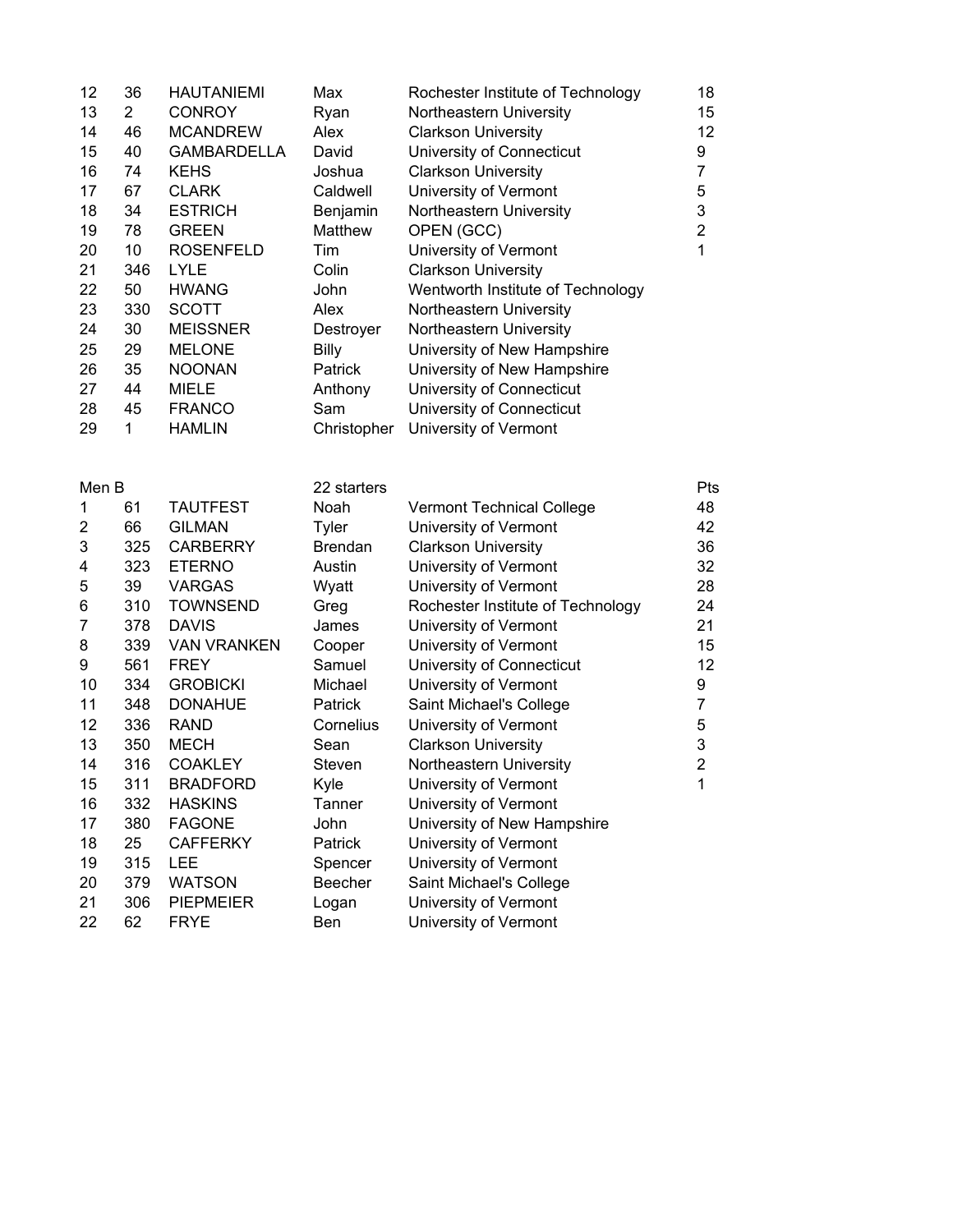| Men C          |     |                   | 23 starters   |                                       | Pts            |
|----------------|-----|-------------------|---------------|---------------------------------------|----------------|
| 1              | 56  | <b>ROSE</b>       | Cameron       | University of New Hampshire           | 32             |
| $\overline{2}$ | 626 | <b>CURNEEN</b>    | Bryan         | Rochester Institute of Technology     | 24             |
| 3              | 554 | <b>SPIER</b>      | Steven        | University of Vermont                 | 18             |
| 4              | 543 | <b>DUNN</b>       | Patrick       | Rensselaer Polytechnic Institute      | 15             |
| 5              | 656 | <b>BEAVEN</b>     | <b>Miles</b>  | Rensselaer Polytechnic Institute      | 12             |
| 6              | 652 | <b>BULGER</b>     | <b>Blaine</b> | University of Vermont                 | 9              |
| 7              | 562 | <b>CARDIN</b>     | <b>Ben</b>    | <b>Clarkson University</b>            | 7              |
| 8              | 75  | <b>BALDWIN</b>    | Tristan       | University of Vermont                 | 5              |
| 9              | 513 | <b>HARNDEN</b>    | Derek         | University of Vermont                 | 4              |
| 10             | 555 | <b>HOLT</b>       | Alexander     | University of Vermont                 | 3              |
| 11             | 625 | <b>SOBEL</b>      | Elijah        | University of Vermont                 | $\overline{2}$ |
| 12             | 523 | <b>ALMEIDA</b>    | David         | Northeastern University               | 1              |
| 13             | 642 | <b>GEIGER</b>     | Liam          | University of Vermont                 |                |
| 14             | 557 | <b>WHYNALL</b>    | Scott         | University of Connecticut             |                |
| 15             | 533 | <b>SMITH</b>      | Taylor        | University of New Hampshire           |                |
| 16             | 563 | <b>MILLER</b>     | Matthew       | Saint Michael's College               |                |
| 17             | 545 | <b>CALHOUN</b>    | Peter         | University of New Hampshire           |                |
| 18             | 569 | <b>ROMANISHIN</b> | John          | Massachusetts Institute of Technology |                |
| 19             | 539 | <b>BERGMAN</b>    | Jonathan      | University of Vermont                 |                |
| 20             | 321 | <b>WORTHAM</b>    | Cimarron      | Massachusetts Institute of Technology |                |
| 21             | 566 | <b>GREENLAW</b>   | Dana          | University of Vermont                 |                |
| 22             | 627 | <b>FOERSTER</b>   | Philipp       | University of Vermont                 |                |
| 23             | 628 | <b>ROGERS</b>     | Ralph         | University of Vermont                 |                |

### Alumni

| Alumni<br>Pts |            |        |                        |                 |  |  |
|---------------|------------|--------|------------------------|-----------------|--|--|
| xх            | LINTHILIAC | Will   | Beardo                 | \$1,000,000,000 |  |  |
| 700.          | - ILL      | Will   | <b>Harley Davidson</b> | Dyna Wide Glide |  |  |
| 699           | FIELDS     | Garson | Spooky Racing Cycles   | Зx              |  |  |

#### **SHORT TRACK CROSS COUNTRY**

| Women A              |     |                | 3 starters |                             | <b>Pts</b> |          |
|----------------------|-----|----------------|------------|-----------------------------|------------|----------|
| 1                    | 801 | <b>NICHOLS</b> | Ashley     | University of Vermont       |            | 80 17:51 |
| $\mathbf{2}^{\circ}$ |     | 807 RUSSELL    | Kimberly   | University of New Hampshire | 70.        | 19:11    |
|                      |     | 810 APPLIN     | Kathryn    | Northeastern University     | 63.        | 19:52    |
|                      |     |                |            |                             |            |          |

| Women B 4 starters |  |                 | <b>Pts</b> |                                                   |  |          |
|--------------------|--|-----------------|------------|---------------------------------------------------|--|----------|
| 1                  |  | 900 KENNEY      | Marie      | University of Vermont                             |  | 48 13:09 |
| 2                  |  | 908 MASOPUST    | Caitlin    | University of Connecticut                         |  | 42 13:47 |
| 3                  |  | 906 CHAMBERLAND | Lisa       | University of Vermont                             |  | 36 16:56 |
| $\overline{4}$     |  | 917 HARRIS      | Tiahna     | University of Massachusetts - Amherst 32 at 1 lap |  |          |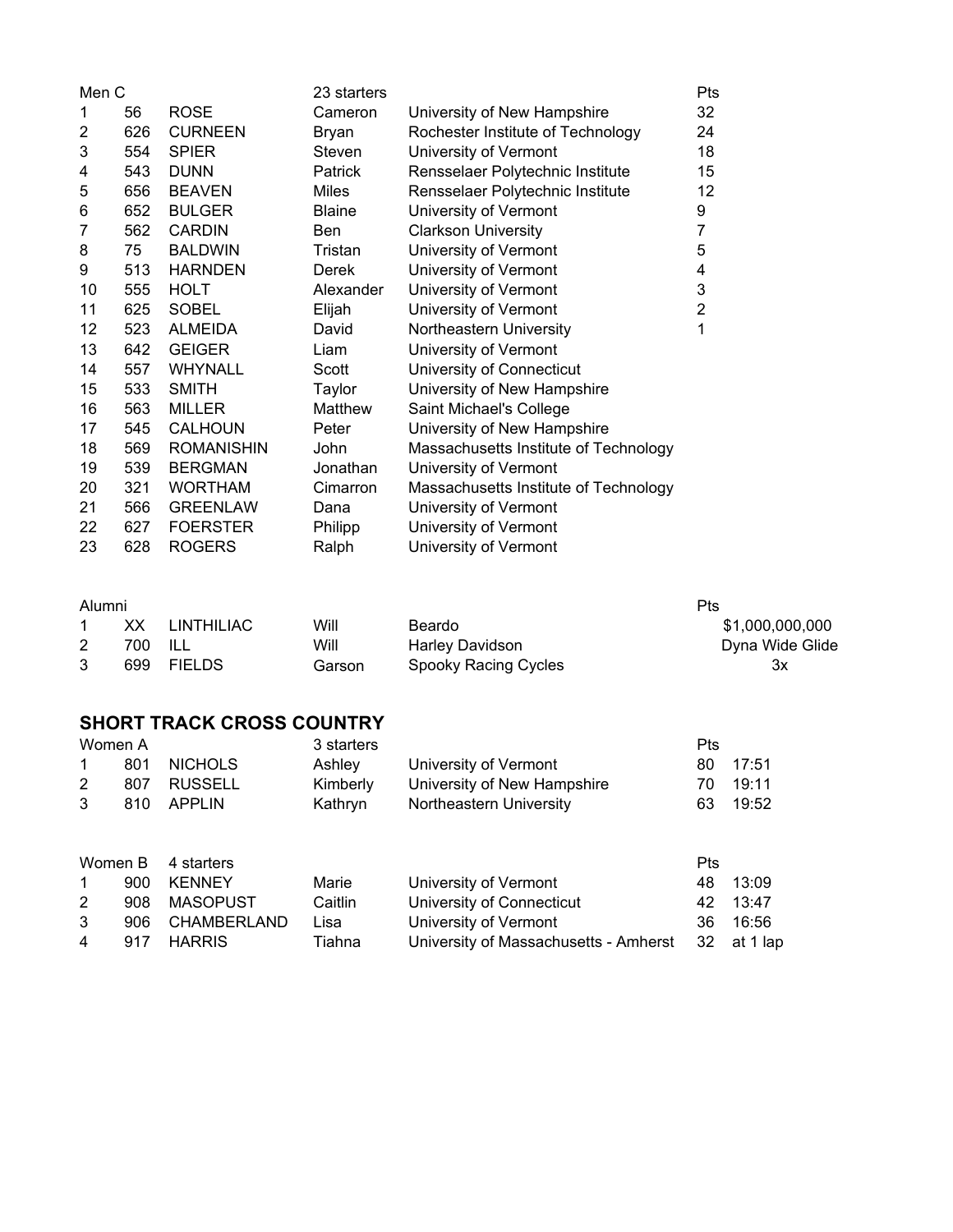| Men A               |            |                                    | 12 starters        |                                                                | Pts                 |                |
|---------------------|------------|------------------------------------|--------------------|----------------------------------------------------------------|---------------------|----------------|
| 1                   | 61         | <b>TAUTFEST</b>                    | Noah               | <b>Vermont Technical College</b>                               | 80                  | 30:22          |
| 2                   | 29<br>78   | <b>MELONE</b>                      | Billy              | University of New Hampshire                                    | 70                  | 31:02          |
| 3<br>4              | 9          | <b>GREEN</b><br><b>MAINER</b>      | Matthew<br>Matt    | OPEN (GCC)<br>University of Vermont                            | 63<br>57            | 32:06<br>32:27 |
| 5                   | 1          | <b>HAMLIN</b>                      | Christopher        | University of Vermont                                          | 51                  | 33:45          |
| 6                   | 58         | <b>ELIE</b>                        | Jeffrey            | University of Massachusetts - Lowell                           | 45                  | at 2 laps      |
| 7                   | 25         | <b>CAFFERKY</b>                    | Patrick            | University of Vermont                                          | 40                  |                |
| 8                   | 76         | <b>KOMARI</b>                      | Jim                | University of Vermont                                          | 35                  |                |
| 9                   | 62         | <b>FRYE</b>                        | Ben                | University of Vermont                                          | 30                  |                |
| 10<br>11            | 343<br>3   | <b>DELANEY</b><br><b>IGO</b>       | Colin<br>Scott     | Saint Michael's College<br>University of Vermont               | 26<br>22            |                |
| 12                  | 27         | <b>CARGILL</b>                     | Ben                | University of New Hampshire                                    | 18                  | at 3 laps      |
|                     |            |                                    |                    |                                                                |                     |                |
| Men B               |            | 12 starters                        |                    |                                                                | Pts                 |                |
| 1                   | 357        | <b>GROB</b>                        | Lukas              | University of Connecticut                                      | 48                  | 23:06          |
| 2<br>3              | 539<br>369 | <b>BERGMAN</b><br><b>KAUFFMAN</b>  | Jonathan<br>Rodney | University of Vermont<br>Millersville University               | 42<br>36            | 23:40<br>24:12 |
| 4                   | 375        | <b>ZANCHI</b>                      | Matthew            | University of Massachusetts - Amherst                          | 32                  | 24:21          |
| 5                   | 337        | <b>MONDIEK</b>                     | Chris              | Rochester Institute of Technology                              | 28                  | 24:39          |
| 6                   | 332        | <b>HASKINS</b>                     | Tanner             | University of Vermont                                          | 24                  | 24:44          |
| 7                   | 355        | <b>LONGERI</b>                     | Michael            | University of New Hampshire                                    | 21                  | 25:10          |
| 8                   | 318        | <b>IPP</b>                         | Dan                | Rochester Institute of Technology                              | 15                  | 25:56          |
| 9                   | 327        | <b>DISANTO</b>                     | Greg               | University of New Hampshire                                    | 12                  | 26:23          |
| 10<br>11            | 342<br>301 | <b>RAGO</b><br><b>HAGERTY</b>      | Chris<br>Peter     | University of Connecticut<br>Rochester Institute of Technology | 9<br>$\overline{7}$ | at 2 laps      |
| 12                  | 356        | <b>MACLEOD</b>                     | Marc               | University of Massachusetts - Amherst                          | 5                   |                |
|                     |            |                                    |                    |                                                                |                     |                |
| Men C               |            |                                    | 16 starters        |                                                                | Pts                 |                |
| 1                   | 640        | <b>LYONS</b>                       | Michael            | Rensselaer Polytechnic Institute                               | 32                  | 18:42          |
| $\overline{2}$<br>3 | 555<br>566 | <b>HOLT</b><br><b>GREENLAW</b>     | Alexander<br>Dana  | University of Vermont<br>University of Vermont                 | 24<br>18            | 19:06<br>21:13 |
| 4                   | 552        | <b>PINTER</b>                      | Jonathan           | University of Connecticut                                      | 15                  | 21:26          |
| 5                   | 545        | <b>CALHOUN</b>                     | Peter              | University of New Hampshire                                    | 12                  | 22:16          |
| 6                   | 626        | <b>CURNEEN</b>                     | <b>Bryan</b>       | Rochester Institute of Technology                              | 9                   | at 1 lap       |
| 7                   | 627        | <b>FOERSTER</b>                    | Philipp            | University of Vermont                                          | 7                   |                |
| 8                   | 548        | <b>TRIMBY</b>                      | Sean               | Rochester Institute of Technology                              | 5<br>4              |                |
| 9<br>10             | 653<br>624 | <b>WAGNER</b><br><b>HAUSERMANN</b> | Devin<br>Newton    | Rensselaer Polytechnic Institute<br><b>Clarkson University</b> | 3                   |                |
| 11                  | 592        | <b>COOPER</b>                      | Aaron              | Northeastern University                                        | $\overline{2}$      | at 2 laps      |
| 12                  | 649        | <b>GRAJEWSKI</b>                   | Miroslav           | University of Connecticut                                      | 1                   |                |
| 13                  | 538        | <b>CAWLEY</b>                      | Eric               | Rochester Institute of Technology                              |                     | at 3 laps      |
| dnf                 | 66         | <b>GILMAN</b>                      | Tyler              | University of Vermont                                          |                     |                |
| dnf                 | 500        | MANZELLA                           | Timothy            | <b>Drexel University</b>                                       |                     |                |
| dnf                 | 567        | <b>ROBICHAUD</b>                   | Lucas              | University of New Hampshire                                    |                     |                |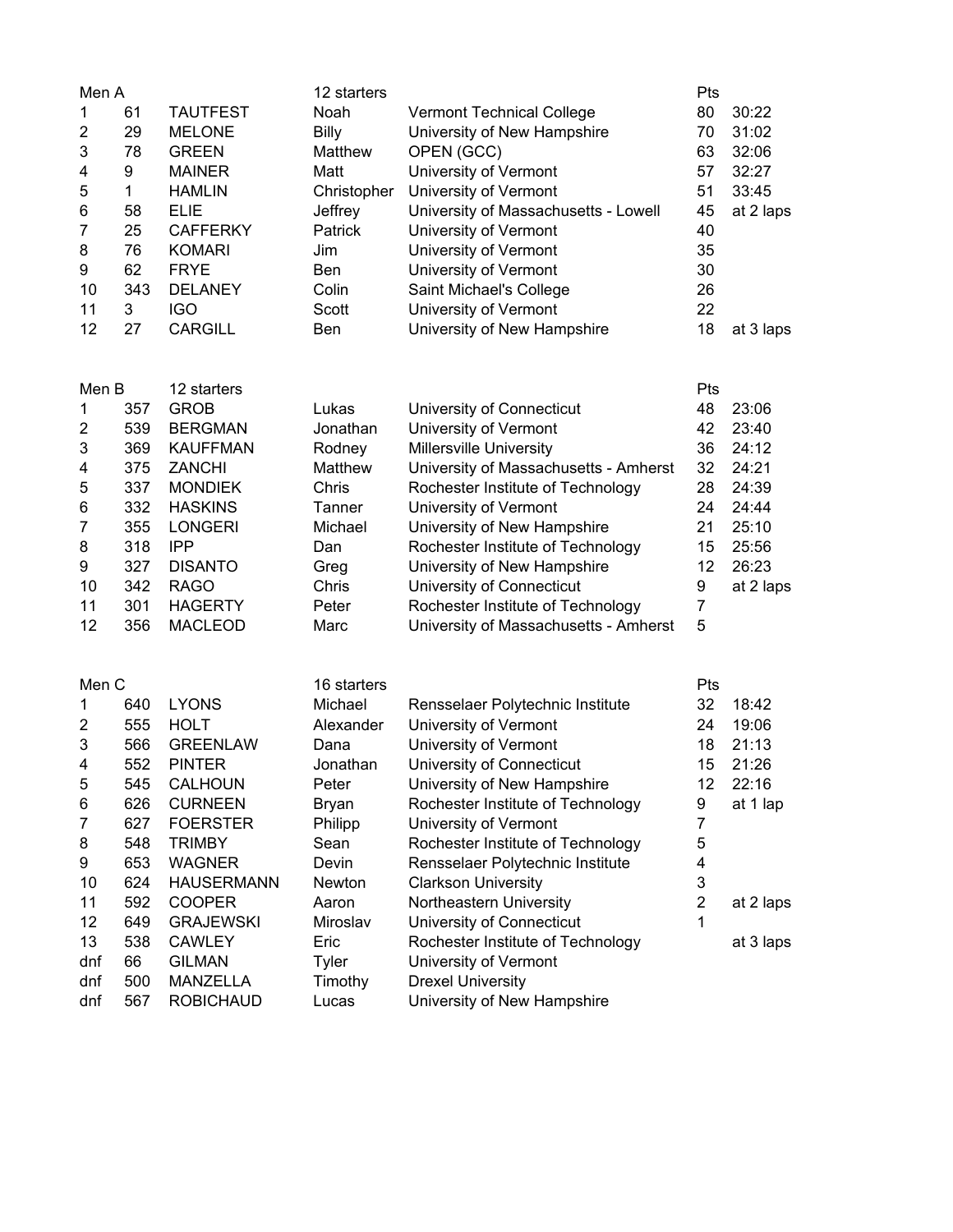# **TEAM RELAY**

| 1<br>2   | Team Relay A    |                                |                | University of Vermont<br>University of Vermont                 | <b>Pts</b><br>80       | 16:47<br>21:18 |                    |
|----------|-----------------|--------------------------------|----------------|----------------------------------------------------------------|------------------------|----------------|--------------------|
| 1<br>2   | Team Relay B    |                                |                | Rochester Institute of Technology<br>University of Connecticut | <b>Pts</b><br>48<br>42 | 20:46<br>22:08 |                    |
|          | <b>DOWNHILL</b> |                                |                |                                                                |                        |                |                    |
| Women A  |                 |                                | 1 starter      |                                                                | <b>Pts</b>             |                |                    |
| 1        | 805             | <b>MINOR</b>                   | Anne           | <b>Clarkson University</b>                                     | 80                     |                | <b>ERROR</b>       |
| Women B  |                 |                                | 1 starter      |                                                                | Pts                    |                |                    |
| 1        | 906             | CHAMBERLAND                    | Lisa           | University of Vermont                                          | 48                     |                | 0:16:43            |
| Men A    |                 |                                | 35 starters    |                                                                | Pts                    |                |                    |
| 1        | 345             | <b>GAGNE</b>                   | Adam           | University of Massachusetts - Amherst                          | 75                     |                | 0:04:02            |
| 1        | 344             | <b>ELLIOT</b>                  | Benjamin       | University of Massachusetts - Amherst                          | 75                     |                | 0:04:02            |
| 3        | 70              | <b>SEBAS</b>                   | Matthew        | <b>Plymouth State University</b>                               | 60                     |                | 0:04:04            |
| 3        |                 | 1666 CARPENTIER                | Mike           | Wentworth Alumni (OPEN)                                        |                        |                | 0:04:04            |
| 3        | 64              | <b>MCNULTY</b>                 | Peter          | Northeastern University                                        | 60                     |                | 0:04:04            |
| 6        | 32              | <b>PATALANO</b>                | <b>Nik</b>     | Northeastern University                                        | 51                     |                | 0:04:06            |
| 7        | 53              | <b>MICHAUD</b>                 | Craig          | Wentworth Institute of Technology                              | 45                     |                | 0:04:07            |
| 8        | 35              | <b>NOONAN</b>                  | Patrick        | University of New Hampshire                                    | 40                     |                | 0:04:08            |
| 9        | 51              | <b>GENTILE</b>                 | Nathaniel      | Hampshire College                                              | 35                     |                | 0:04:11            |
| 10       | 20              | <b>DEPREY</b>                  | Daryl          | University of Vermont                                          | 28                     |                | 0:04:13            |
| 10       | 46              | <b>MCANDREW</b>                | Alex           | <b>Clarkson University</b>                                     | 28                     |                | 0:04:13            |
| 12       | 29              | <b>MELONE</b>                  | <b>Billy</b>   | University of New Hampshire                                    | 22                     |                | 0:04:16            |
| 13       | 44              | <b>MIELE</b>                   | Anthony        | University of Connecticut                                      | 17                     |                | 0:04:19            |
| 13       | 13              | <b>WILKINS</b>                 | Cody           | University of Vermont                                          | 17                     |                | 0:04:19            |
| 13       | 1678            | <b>TRUMPORE</b>                | Dave           | <b>OPEN</b>                                                    |                        |                | 0:04:19            |
| 16       | 69              | <b>SANTOS</b>                  | Anthony        | University of Vermont                                          | 11                     |                | 0:04:22            |
| 16       | 38              | <b>OLIVER</b>                  | John           | University of Vermont                                          | 11                     |                | 0:04:22            |
| 18       | 40              | <b>GAMBARDELLA</b>             | David          | University of Connecticut                                      | 5                      |                | 0:04:23            |
| 18       | 41              | <b>LAPLANTE</b>                | Shaun          | University of Massachusetts - Amherst                          | 5                      |                | 0:04:23            |
| 18       | 43              | <b>SULLIVAN</b>                | Connor         | University of Connecticut                                      | 5                      |                | 0:04:23            |
| 21       | $\overline{2}$  | <b>CONROY</b>                  | Ryan           | Northeastern University                                        | 2                      |                | 0:04:27            |
| 22<br>23 | 50<br>28        | <b>HWANG</b><br><b>HASKINS</b> | John<br>Cullen | Wentworth Institute of Technology                              | 1                      |                | 0:04:29<br>0:04:30 |
| 24       | 39              | <b>VARGAS</b>                  | Wyatt          | <b>Clarkson University</b><br>University of Vermont            |                        |                | 0:04:31            |
| 25       | 10              | <b>ROSENFELD</b>               | Tim            | University of Vermont                                          |                        |                | 0:04:34            |
| 26       | 30              | <b>MEISSNER</b>                | Destroyer      | Northeastern University                                        |                        |                | 0:04:35            |
| 27       | 34              | <b>ESTRICH</b>                 | Benjamin       | Northeastern University                                        |                        |                | 0:04:36            |
| 28       | 16              | <b>DAVIDSON</b>                | Tom            | University of Vermont                                          |                        |                | 0:04:41            |
| 29       | 74              | <b>KEHS</b>                    | Joshua         | <b>Clarkson University</b>                                     |                        |                | 0:04:54            |
| 30       | 346             | <b>LYLE</b>                    | Colin          | <b>Clarkson University</b>                                     |                        |                | 0:04:55            |
| 31       | 1700            | <b>MARKS</b>                   | Will           | <b>OPEN</b>                                                    |                        |                | 0:04:58            |
| 32       | 36              | <b>HAUTANIEMI</b>              | Max            | Rochester Institute of Technology                              |                        |                | 0:11:06            |
| dnf      | 67              | <b>CLARK</b>                   | Caldwell       | University of Vermont                                          |                        |                |                    |